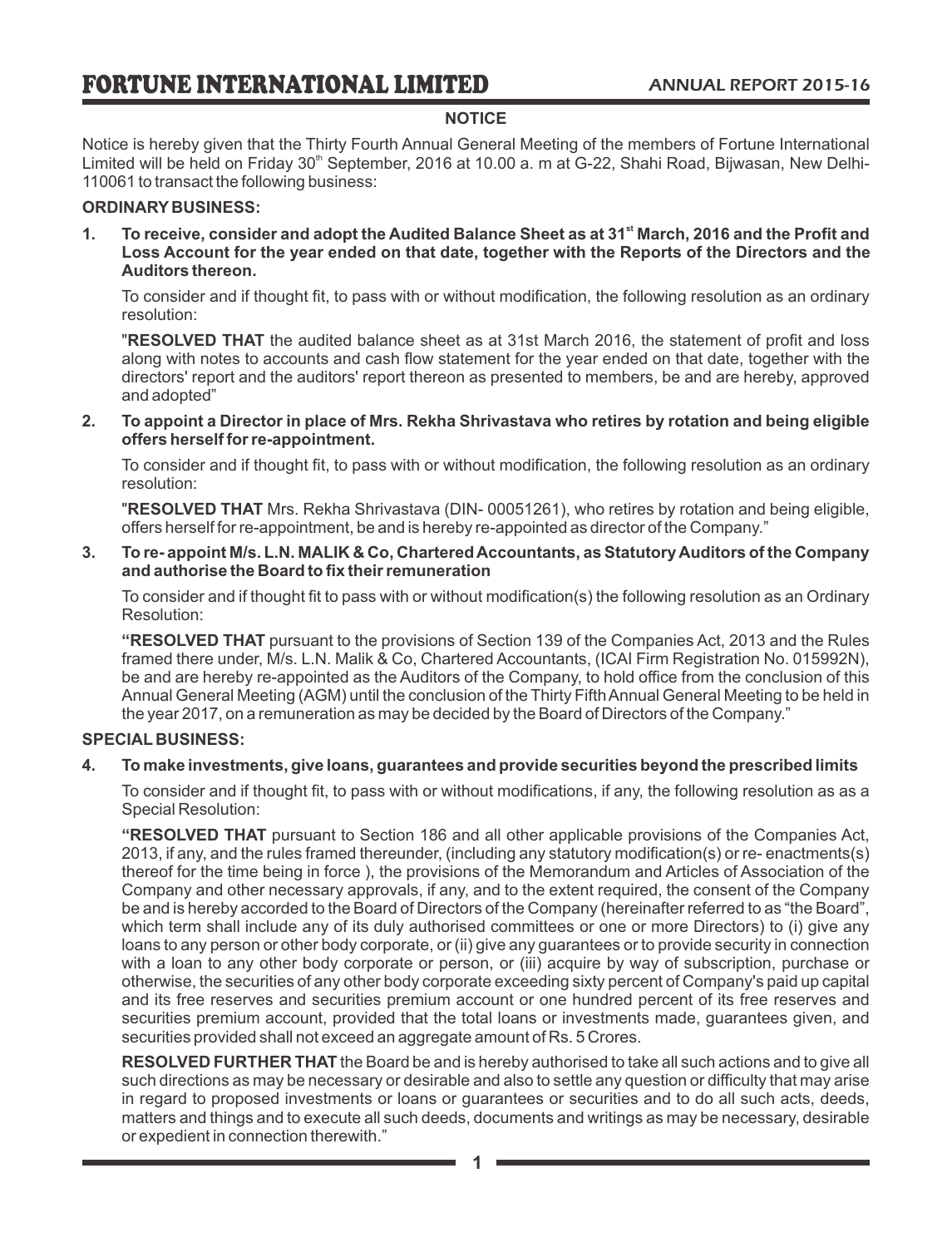# **5. To approve borrowing limits of the company**

To consider and, if though fit, to pass with or without modification, the following resolution as a special resolution:

**"RESOLVED THAT** pursuant to the provisions of Section 180(1)(c) and other applicable provisions ,if any of the Companies Act, 2013 including any statuary modification or any amendments or any substitution or re-enactment thereof, if any, for the time being in force and all other applicable Acts, laws, rules, regulations and guidelines for the time being in force; the consent of the Company be and is hereby accorded to the Board of Directors of the Company for borrowing from time to time as they may think fit , any sum or sums of money not exceeding Rs. 10 Crore (Rupees Fifty Crore Only) (including the money already borrowed by the Company) on such terms and conditions as the Board may deem fit ,whether the same may be secured or unsecured and if secured, whether by way of mortgage, charge or hypothecation, pledge or otherwise in any way whatsoever, on, over or in any respect of all, or any of the Company's assets and effects or properties whether moveable or immoveable, including stock-in-trade, notwithstanding that the money to be borrowed together with the money already borrowed by the Company (apart from the temporary loans obtained from the Company's Bankers in the ordinary course of business) and remaining un-discharged at any given time, exceed the aggregate, for the time being, of the paid-up capital of the Company and its free reserves.

**RESOLVED FURTHER THAT** for the purpose of giving effect to the above Resolution, the Board of Directors of the Company be and is hereby authorised to take all such actions and to give all such directions and to do all such acts, deeds, matters and things as may be necessary and/or expedient in that behalf."

**DATE:**  $12^{\text{th}}$  August, 2016 **By order of the Board of Directors By order of the Board of Directors PLACE:** New Delhi **Sd/- Nivedan Bharadwaj Managing Director (DIN-**00040191**)**

Registered Office: G - 4, C- Block Community Centre, Naraina Vihar, New Delhi – 110028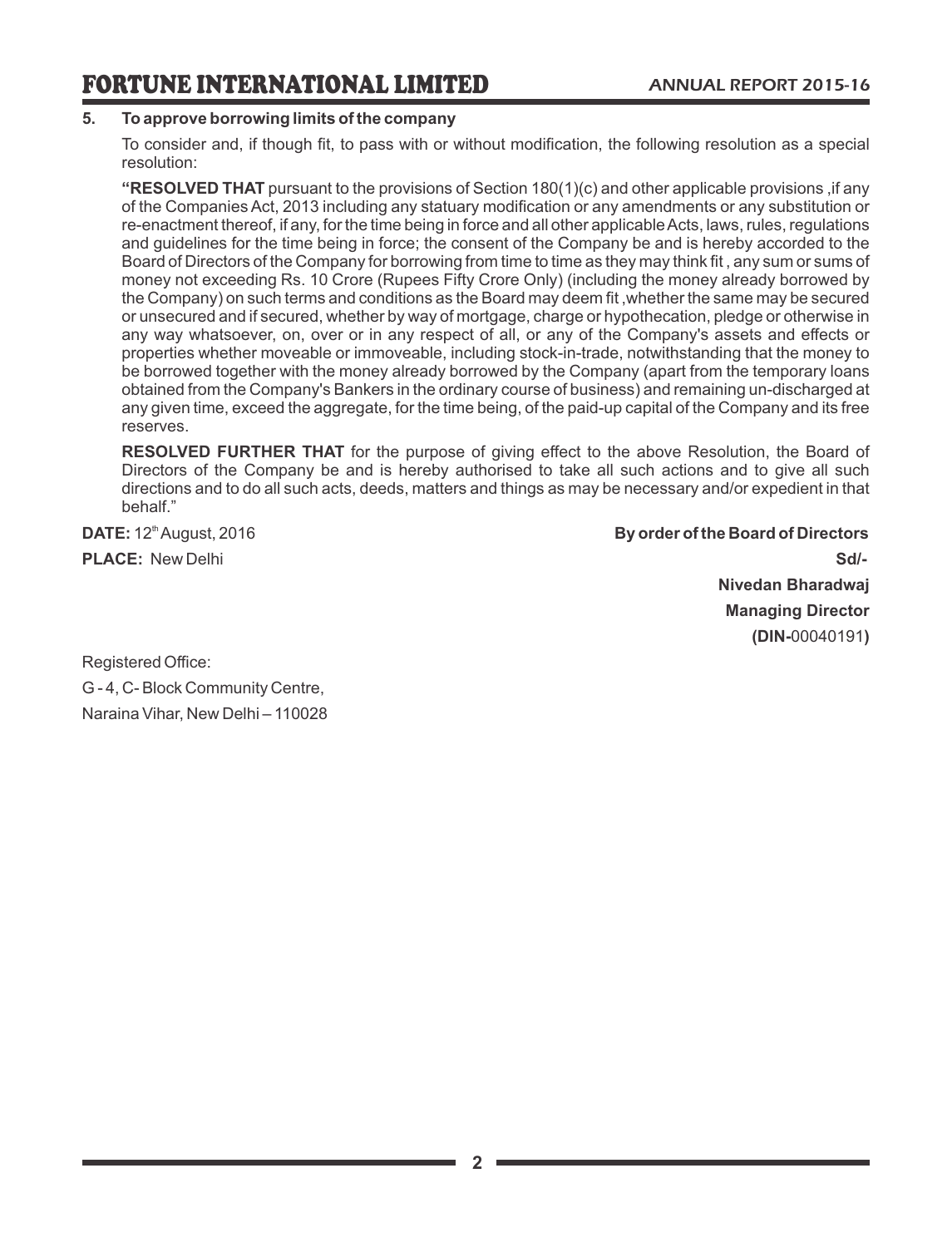# **NOTES:**

1. **A Member entitled to attend and vote at the Annual General Meeting (AGM) is entitled to appoint a proxy to attend and vote instead of himself and the proxy need not be a Member of the Company**. The instrument appointing the proxy, in order to be effective, must be deposited at the Company's Registered Office, duly completed and signed, not less than FORTY-EIGHT HOURS before the meeting. Proxies submitted on behalf of limited companies, societies, etc., must be supported by appropriate resolutions/authority, as applicable.

A person can act as proxy on behalf of Members not exceeding fifty (50) and holding in the aggregate not more than 10% of the total share capital of the Company.

In case a proxy is proposed to be appointed by a Member holding more than 10% of the total share capital of the Company carrying voting rights, then such proxy shall not act as a proxy for any other person or shareholder.

- 2. The appointment of proxy shall be in the Form No. MGT.11 given at t he end of Annual Report.
- 3. The Register of Members and Transfer Books of the Company will be closed from Monday, September 26, 2016 to Friday, September 30, 2016, both days inclusive.
- 4. All documents referred to in the accompanying Notice are available for inspection at the Registered Office of the Company during office hours on all days except Saturdays, Sundays and public holidays, up to the date of the Annual General Meeting.
- 5. Corporate Members intending to send their authorized representative to attend the meeting are requested to send to the company a certified true copy of the resolution passed at the Board Meeting authorizing their representative to attend and vote on behalf of the Company. In case of joint holders attending the meeting, only such joint holder who is higher in the order of names will be entitled to vote. Members are requested to bring their attendance slip along with their copy of Annual Report to the Meeting.
- 6. Members seeking any information or for any queries to write to the Directors at the Registered office at least a week advance so as to enable to keep the information ready at the meeting.
- 7. To support the 'Green Initiative', the Members who have not registered their e-mail addresses are requested to register the same with M/s. Purva Sharegistry (India) Private Limited, the Registrar & Share Transfer Agent.
- 8. The Notice of the AGM along with the Annual Report 2015-16 is being sent by electronic mode to those Members whose e-mail addresses are registered with the Company/Depositories, unless any Member has requested for a physical copy of the same. For Members who have not registered their e-mail addresses, physical copies are being sent by the permitted mode.
- 9. Members holding shares in electronic form are requested to intimate any changes in their address or bank mandates to their depositories participants with whom they are maintaining their demat accounts immediately. Members holding shares in physical form are requested to advise any change of address immediately to M/s. Purva Sharegistry (India) Private Limited, the Registrar & Share Transfer Agent.
- 10. In compliance with provisions of Section 108 of the Companies Act, 2013, Rule 20 of the Companies (Management and Administration) Rules, 2014 as amended by the Companies (Management and Administration) Amendment Rules, 2015 and Regulation 44 of the SEBI (Listing Obligations and Disclosure Requirements) Regulations, 2015, the Company is pleased to provide members facility to exercise their right to vote on resolutions proposed to be considered at the Annual General Meeting (AGM) by electronic means and the business may be transacted through e-Voting Services. The facility of casting the votes by the members using an electronic voting system from a place other than venue of the AGM) ("remote e-voting") will be provided by National Securities Depository Limited (NSDL).
- 11. The facility for voting through ballot paper shall be made available at the AGM and the members attending the meeting who have not cast their vote by remote e-voting shall be able to exercise their right at the meeting through ballot paper.
- 12. The members who have cast their vote by remote e-voting prior to the AGM may also attend the AGM but shall not be entitled to cast their vote again.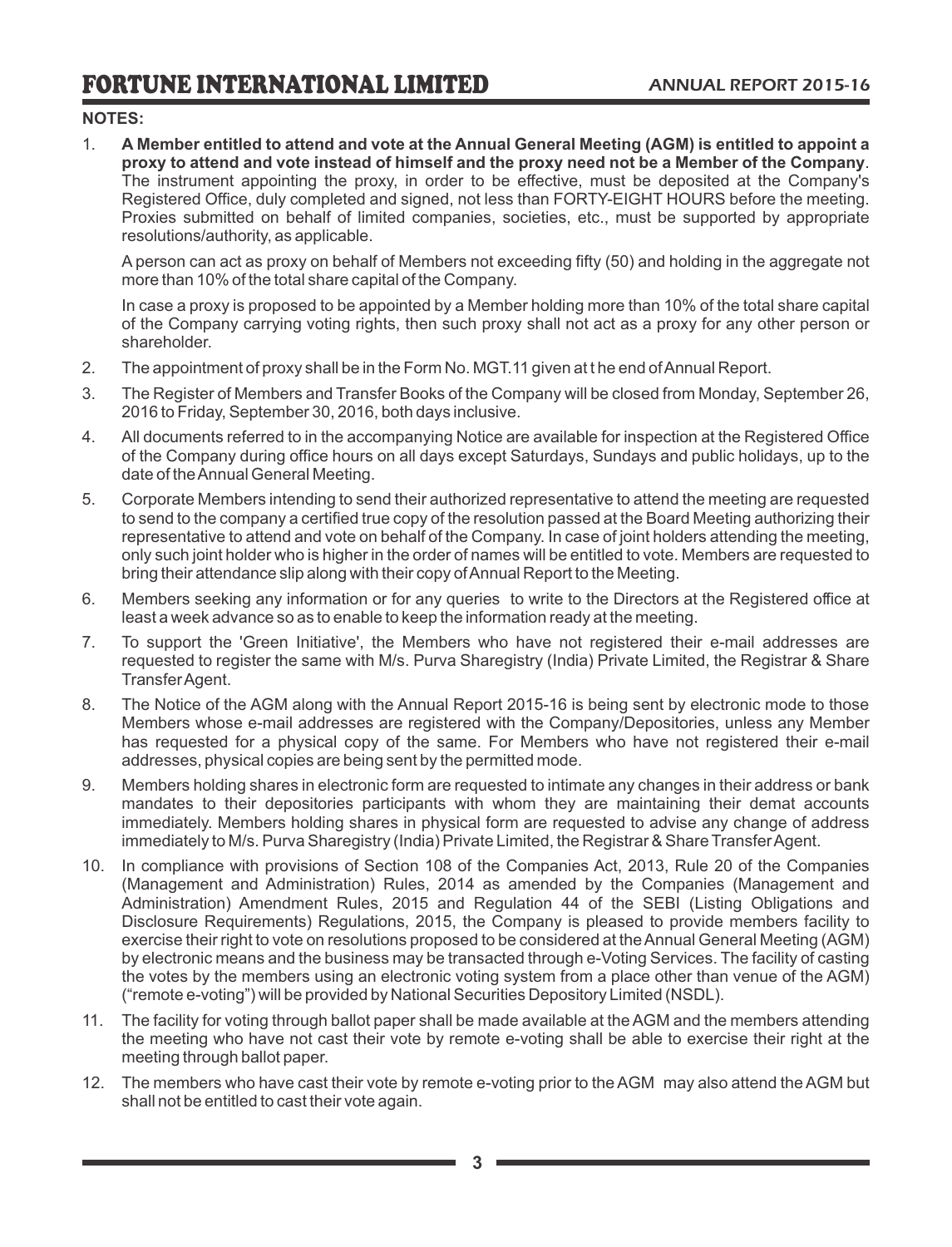- 13. The e-voting period commences on Monday, September 26, 2016 (9.00 a.m. IST) and ends on Thursday, September 29, 2016 (5.00 p.m. IST). During this period, Members of the Company, holding shares either in physical form or in dematerialized form, as on cut off date of September 24, 2016, may cast their vote electronically. The e-voting module shall be disabled by NSDL for voting thereafter. Once the vote on a resolution is cast by the Member, he shall not be allowed to change it subsequently.
- 14. The process and manner for remote e-voting are as under:
	- A. In case a Member receives an e-mail from NSDL (for Members whose e-mail addresses are registered with the Company/Depositories):
		- (I) Open email and open PDF file viz; "remote e-voting.pdf" with your Client ID or Folio No. as password. The said PDF file contains your user ID and password/PIN for remote e-voting. Please note that the password is an initial password.
		- (ii) Launch internet browser by typing the following URL:

https://www.evoting.nsdl.com/

- (iii) Click on Shareholder Login
- (iv) Put user ID and password as initial password/PIN noted in step (i) above. Click Login.
- (v) Password change menu appears. Change the password/PIN with new password of your choice with minimum 8 digits/characters or combination thereof. Note new password. It is strongly recommended not to share your password with any other person and take utmost care to keep your password confidential.
- (vi) Home page of remote e-voting opens. Click on remote e-voting: Active Voting Cycles.
- (vii) Select "EVEN" of Fortune International Limited which is 105139.

(viii)Now you are ready for remote e-voting as Cast Vote page opens.

- (ix) Cast your vote by selecting appropriate option and click on "Submit" and also "Confirm" when prompted.
- (x) Upon confirmation, the message "Vote cast successfully" will be displayed.
- (xi) Once you have voted on the resolution, you will not be allowed to modify your vote.
- (xii) Institutional shareholders (i.e. other than individuals, HUF, NRI etc.) are required to send scanned copy (PDF/JPG Format) of the relevant Board Resolution/ Authority letter etc. together with attested specimen signature of the duly authorized signatory(ies) who are authorized to vote, to the Scrutinizer through e-mail to cs.vishakhaharbola@outlook.com with a copy marked to evoting@nsdl.co.in
- B. In case a Member receives physical copy of the Notice of AGM) [for members whose email IDs are not registered with the Company/Depository Participants(s) or requesting physical copy] :
	- (i) Initial password is provided at the bottom of the Attendance Slip for the AGM:
	- (ii) Please follow all steps from Sl. No. (ii) to Sl. No. (xii) above, to cast vote.
- 15. In case of any queries, you may refer the Frequently Asked Questions (FAQs) for Members and remote evoting user manual for Members available at the downloads section of www.evoting.nsdl.com or call on toll free no.: 1800-222-990.
- 16. If you are already registered with NSDL for remote e-voting then you can use your existing user ID and password/PIN for casting your vote.
- 17. You can also update your mobile number and e-mail id in the user profile details of the folio which may be used for sending future communication(s).
- 18. The voting rights of members shall be in proportion to their shares of the paid up equity share capital of the Company as on the cut-off date of September 24, 2016.
- 19. Any person, who acquires shares of the Company and become member of the Company after dispatch of the notice and holding shares as of the cut-off date i.e. September 24, 2016, may obtain the login ID and password by sending a request at evoting@nsdl.co.in or purvashr@gmail.com.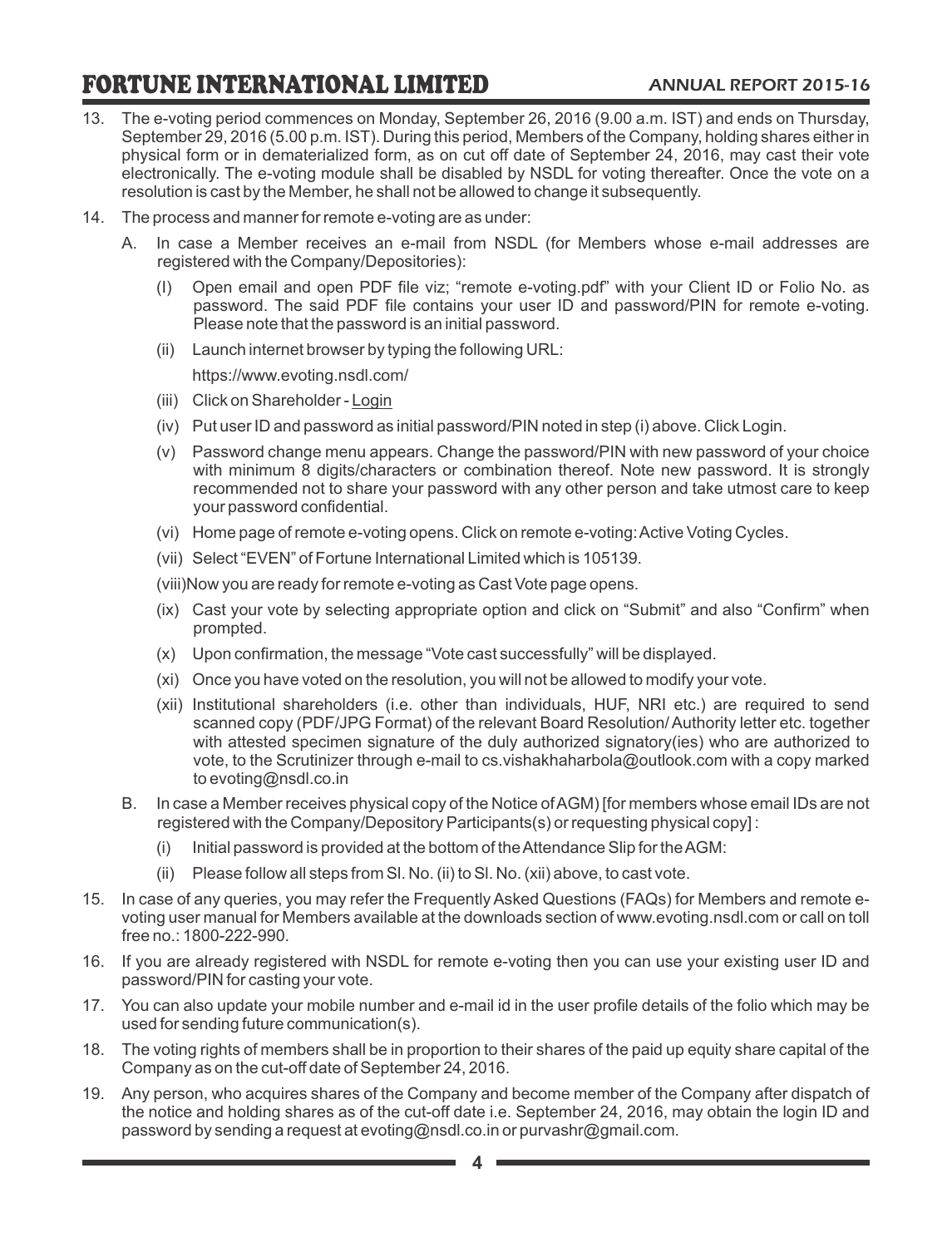- 20. However, if you are already registered with NSDL for remote e-voting then you can use your existing user ID and password for casting your vote. If you forgot your password, you can reset your password by using "Forgot User Details/Password" option available on www.evoting.nsdl.com or contact NSDL at the following toll free no.: 1800-222-990.
- 21. A member may participate in the AGM even after exercising his right to vote through remote e-voting but shall not be allowed to vote again at the AGM.
- 22. A person, whose name is recorded in the register of members or in the register of beneficial owners maintained by the depositories as on the cut-off date only shall be entitled to avail the facility of remote evoting as well as voting at the AGM through ballot paper.
- 23. Mrs. Vishkha Harbola, Practicing Company Secretary (Membership No. 38782), has been appointed for as the Scrutinizer for providing facility to the members of the Company to scrutinize the voting and remote e-voting process in a fair and transparent manner.
- 24. The Chairman shall, at the AGM, at the end of discussion on the resolutions on which voting is to be held, allow voting with the assistance of scrutinizer, by use of "remote e-voting" or "Ballot Paper" for all those members who are present at the AGM but have not cast their votes by availing the remote e-voting facility.
- 25. The Scrutinizer shall after the conclusion of voting at the general meeting, will first count the votes cast at the meeting and thereafter unblock the votes cast through remote e-voting in the presence of at least two witnesses not in the employment of the Company and shall make, not later than three days of the conclusion of the AGM, a consolidated scrutinizer's report of the total votes cast in favour or against, if any, to the Chairman or a person authorized by him in writing, who shall countersign the same and declare the result of the voting forthwith.
- 26. The Results declared along with the report of the Scrutinizer shall be placed on the website of the Company www.fortuneinternational.in and on the website of NSDL immediately after the declaration of result by the Chairman or a person authorized by him in writing. The results shall also be immediately forwarded to the BSE Limited, Mumbai.

**DATE:**  $12^{\text{nd}}$  August, 2016 **By order of the Board of Directors By order of the Board of Directors PLACE:** New Delhi **Sd/-Nivedan Bharadwaj Managing Director (DIN- 00040191)**